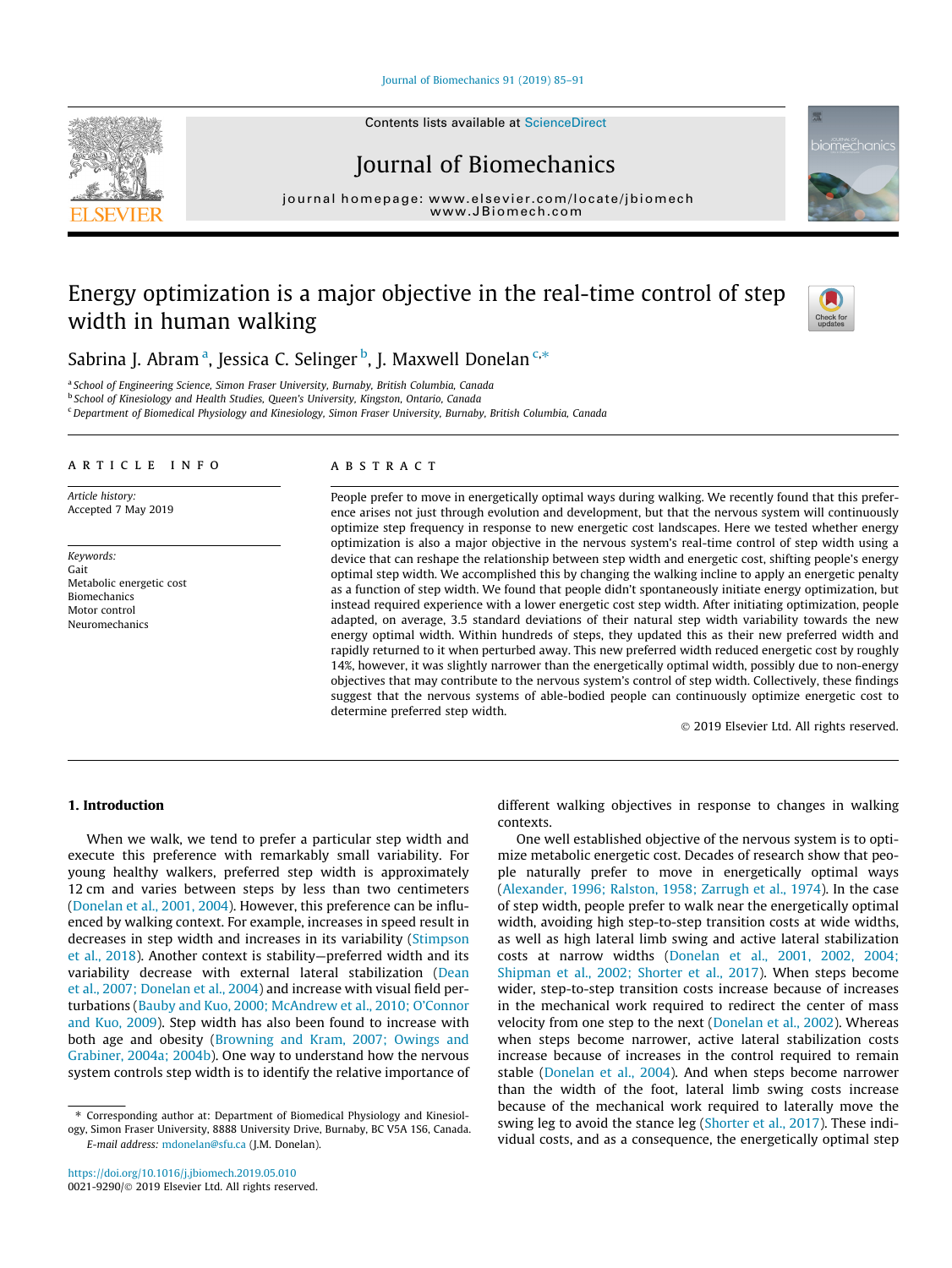width, depend upon many factors including some that change with everyday circumstances. For example, the energetically optimal step width may differ with each shoe change as a result of the shoe compliance reshaping the transition cost, and the shoe width and mass reshaping the limb swing cost.

Although the preferred width is near the energy optimal width in familiar walking conditions, this does not necessarily mean that energy optimality drives the nervous system's real-time control of width. First, this preference may arise from long time-scale processes such as evolution and development [\(Alexander, 2001;](#page-5-0) [1996; Rodman and McHenry, 1980; Sockol et al., 2007;](#page-5-0) [Thompson et al., 2018\)](#page-5-0). For example, recent evidence suggests that narrow step widths are more feasible in humans relative to our closest living relatives, chimpanzees, as a result of adaptations to our hips and knees ([Thompson et al., 2018](#page-6-0)). Second, the nervous system likely considers objectives other than energy in determining preferred step width. As one example of a step width objective function, the nervous system may seek to simultaneously optimize energy, stability, and maneuverability ([Huang and Ahmed, 2011\)](#page-5-0). These objectives may be independently weighted, and their weightings may depend upon walking contexts. For example, the priority for stability may be increased when the consequences of falling are more severe [\(Rogers et al., 2001; Rogers and Mille,](#page-6-0) [2003\)](#page-6-0). Some objectives may also be treated as constraints, such as walking on stepping stones where only some widths result in stepping on the stones. We can gain insight into if and how the nervous system represents the real-time control of step width as a multi-term optimization by determining how changes in individual objectives, relative to all other objectives, influence the control of width. If the nervous system weights other objectives higher than energy in its control of step width, then we expect people to persist at or near their original preferred width when the energetic context changes.

The purpose of this study was to test if energy optimization is a major objective in the real-time control of step width. Our lab previously found that people adapt their step frequency to converge on new energy optima, demonstrating that energy is indeed a major objective in the real-time control of some aspects of walking ([Selinger et al., 2015\)](#page-6-0). It is not clear, however, that this finding will apply to step width as the nervous system's control of these two gait parameters is typically thought of differently ([Bauby and](#page-5-0) [Kuo, 2000; Shipman et al., 2002](#page-5-0)). And while there is evidence that both the preferred frequency and width are energetically optimal ([Donelan et al., 2001; Umberger and Martin, 2007](#page-5-0)), a common alternative view is that step width is primarily determined by stability [\(Townsend, 1985](#page-6-0)). Here we hypothesize that step frequency and width are similarly controlled to optimize energy. To test this hypothesis, we shifted the energy optimal width and observed the nervous system's response. To accomplish this, we built a custom device that applies energetic penalties, in real-time, as a function of measured step width. With this study, we aim to test the generality of energy optimization by using a second method of applying energetic penalties and by studying a different gait parameter.

## 2. Methods

#### 2.1. Experimental design

After Simha et al., we built a simple mechatronic system to shift people's energy optimal step width [\(2018\)](#page-6-0). In this system, subjects walked on an instrumented split-belt treadmill at 1.25 m/s (FIT, Bertec Corporation, Columbus, OH, USA). To shift people's energy optimal width, we commanded the treadmill incline based on the desired energetic penalty for the step width measured from the previous step [\(Fig. 1a](#page-2-0)). We implemented this closed loop con-

trol of incline based on measured step width using Simulink Real-Time Workshop running at 200 Hz (Simulink Real-Time Workshop, MathWorks Inc., Natick, MA, USA). We first filtered measured forces and moments using a second-order, low-pass, one-way, digital Butterworth filter (15 Hz cut-off), and then calculated the left and right lateral centers of pressure by dividing the left and right lateral moments by their vertical forces ([Verkerke et al., 2005\)](#page-6-0). We identified foot contact events from the measured ground reaction forces and moments at the beginning of double support, and estimated step width by taking the difference between the lateral centers of pressure for consecutive steps. The incline changes were limited to 0.5 degrees per second, equating to a shift in vertical position under the subject of approximately 8 mm per second. This change was subtle, and no subjects reported feeling destabilized.

To eliminate the concern that subjects may be adapting their width to achieve level walking rather than to optimize energy, we first modified our design to have subjects always walking at an incline, and then decided to compensate for this additional energetic penalty above level walking with a forward horizontal force that acted as an energetic reward. The combination of controllable walking incline with a near constant forward horizontal force added a degree of novelty to the experimental design, perhaps making it more likely that the nervous system would search for a new optimal width rather than rely on a prediction of the preferred width. To apply the forward horizontal force, we connected a tensioned cable in series with long rubber tubing to a hip belt worn by the user—the long and compliant rubber tubing allowed for small changes in the walking position on the treadmill without large changes in the applied horizontal force. We adjusted the tension to apply a 10% body weight force, on average, and monitored the applied horizontal force with a load cell mounted on a hip-belt (LCM201, Omega Engineering, Norwalk, CT, USA). This forward horizontal force did not depend upon step width or incline and remained nearly perpendicular to the ground.

We used this system to reshape the relationship between step width and energetic cost by providing energetic penalties as a function of step width. We define the relationship between gait and total energetic cost as 'cost landscape' and the relationship between gait and energetic penalties as 'control function'. We simulated our new cost landscape ([Fig. 1c](#page-2-0), red) by adding literature values for energetic costs associated with walking at different step widths [\(Fig. 1](#page-2-0)c, grey) with our control function ([Fig. 1d](#page-2-0)). Similar to [Simha et al. \(2018\),](#page-6-0) we designed our control function [\(Fig. 1d](#page-2-0)) by solving for the walking incline ([Fig. 1e](#page-2-0)) ([Margaria, 1968\)](#page-5-0), combined with a 10% body weight forward horizontal force [\(Fig. 1](#page-2-0)f) ([Gottschall and Kram, 2005](#page-5-0)) to achieve an energetic penalty of 1 W/kg at a step width of 3 standard deviations (SD) narrower than initial preferred, decreasing with a constant slope to 0 W/kg at the new energy optimal width of 3 SD wider than initial preferred:

$$
Incline = \begin{cases} -0.49 * sw + 5.16 & sw \le 3 \\ -0.49 * 3 + 5.16 & sw > 3 \end{cases}
$$

Here, step width (sw) is in units of standard deviations from preferred. We normalized step width by the variability in width to allow us to distinguish between a shift in step width occurring as a result of energy optimization, and a shift occurring by random chance. We chose to shift the energy optimal width wider than that initially preferred in order to be in the opposite direction of people's tendency to narrow their step width as they become more comfortable walking on a treadmill [\(Zeni and Higginson, 2010](#page-6-0)).

#### 2.2. Experimental protocol

Eight subjects (female:  $n = 5$ ; male:  $n = 3$ ; body mass:  $62.6 \pm 9.0$  kg; height:  $165.3 \pm 9.5$  cm; mean  $\pm$  SD) participated in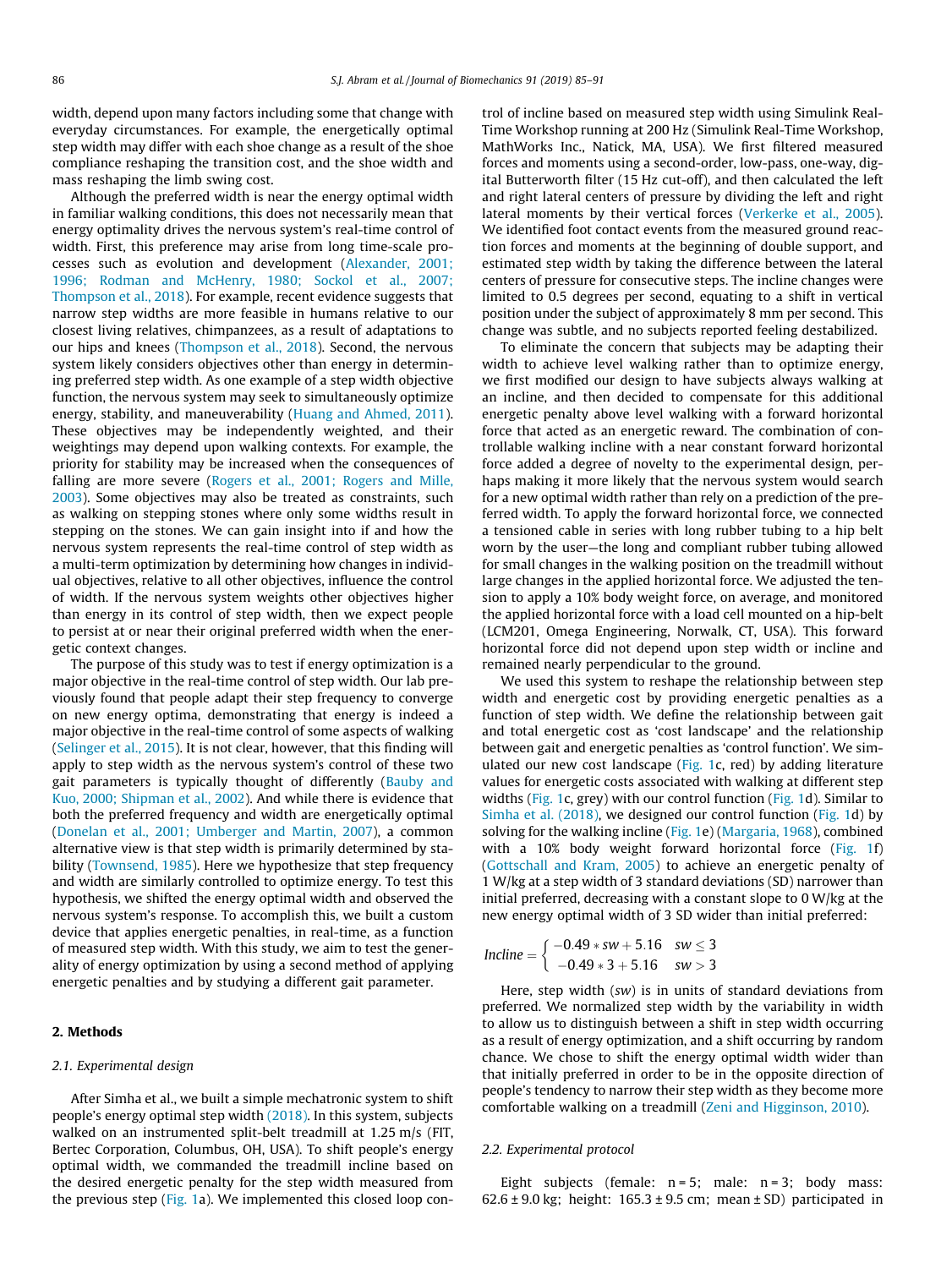<span id="page-2-0"></span>

Fig. 1. Experimental setup and design. (a) Our real-time controller uses forces and moments measured by the treadmill to identify foot contact events, calculate step width, and then command the appropriate treadmill incline based on the desired energetic penalty for the measured step width. (b) Our real-time visual feedback system allows us to enforce specific widths at times during the protocol by instructing subjects to keep their measured width signal within small bounds about the commanded width. (c) We simulated our new cost landscape (red) by adding literature values for energetic costs of walking at different step widths (grey) with (d) our control function that applies energetic penalties as a function of step width. To achieve this control function, we applied (e) an energetic penalty of walking incline as a function of step width and combined this with (f) a near constant energetic reward of a forward horizontal force applied to the user. (For interpretation of the references to colour in this figure legend, the reader is referred to the web version of this article.)

the study. All subjects were healthy and exhibited no clinical gait abnormalities. The Simon Fraser University Research Ethics board approved the protocol and participants gave their written, informed consent before participating in the experiment.

First, subjects completed a baseline trial to measure their initial preferred width and width variability [\(Fig. 2](#page-3-0)a). They did this while walking on the level, without treadmill incline control or forward pulling force. We calculated initial preferred width as the average width during the final 3 min of this 12-minute baseline trial. We calculated each subject's width variability as the standard deviation during the same averaging window. For each subject, we used their initial preferred width and width variability to design the previously described control function.

Next, we turned the incline controller on, applied the forward horizontal force, and measured whether subjects adapted their step width towards the new energy optimal width. First, we measured whether subjects would adapt their width spontaneously, calculated as the average width during the final 3 min of the first 6-minute after the controller was turned on [\(Fig. 2](#page-3-0)b, pre). We estimated that 6 min would be sufficient to test for spontaneous energy optimization of step width as we have previously observed a time constant of roughly 66 s in step frequency optimization ([Selinger et al., 2018](#page-6-0)). Second, we measured whether subjects would adapt their width when given enforced experience with the new cost landscape. This enforced experience consisted of eight perturbations—each perturbation included a 5-minute hold at either higher costs (6 SD narrower than initial preferred) or lower costs (6 SD wider than initial preferred), followed by a 5 minute release, during which subjects self-selected their widths ([Fig. 2b](#page-3-0)). During each hold, we instructed subjects to keep their real-time calculated width, normalized to the commanded width, within small bounds about 1 presented visually on a computer monitor (Fig. 1b). When the visual feedback targets disappeared, we instructed them to walk however they liked, with any step width. We did not provide subjects with any information about how the controller worked. We calculated the change in preferred width at each perturbation as the average width during the final three minutes of the release, and final preferred width as the average width during the last period of enforced experience ([Fig. 2b](#page-3-0), post).

Lastly, subjects completed a cost mapping trial with the incline controller on and forward horizontal force applied to the participant. We used visual feedback to enforce steady-state walking at different widths (in random order) for five minutes each [\(Fig. 2c](#page-3-0)). We used respiratory gas analysis (Vmax Encore Metabolic Cart, ViaSys, Conshohocken, PA, USA) to measure rates of oxygen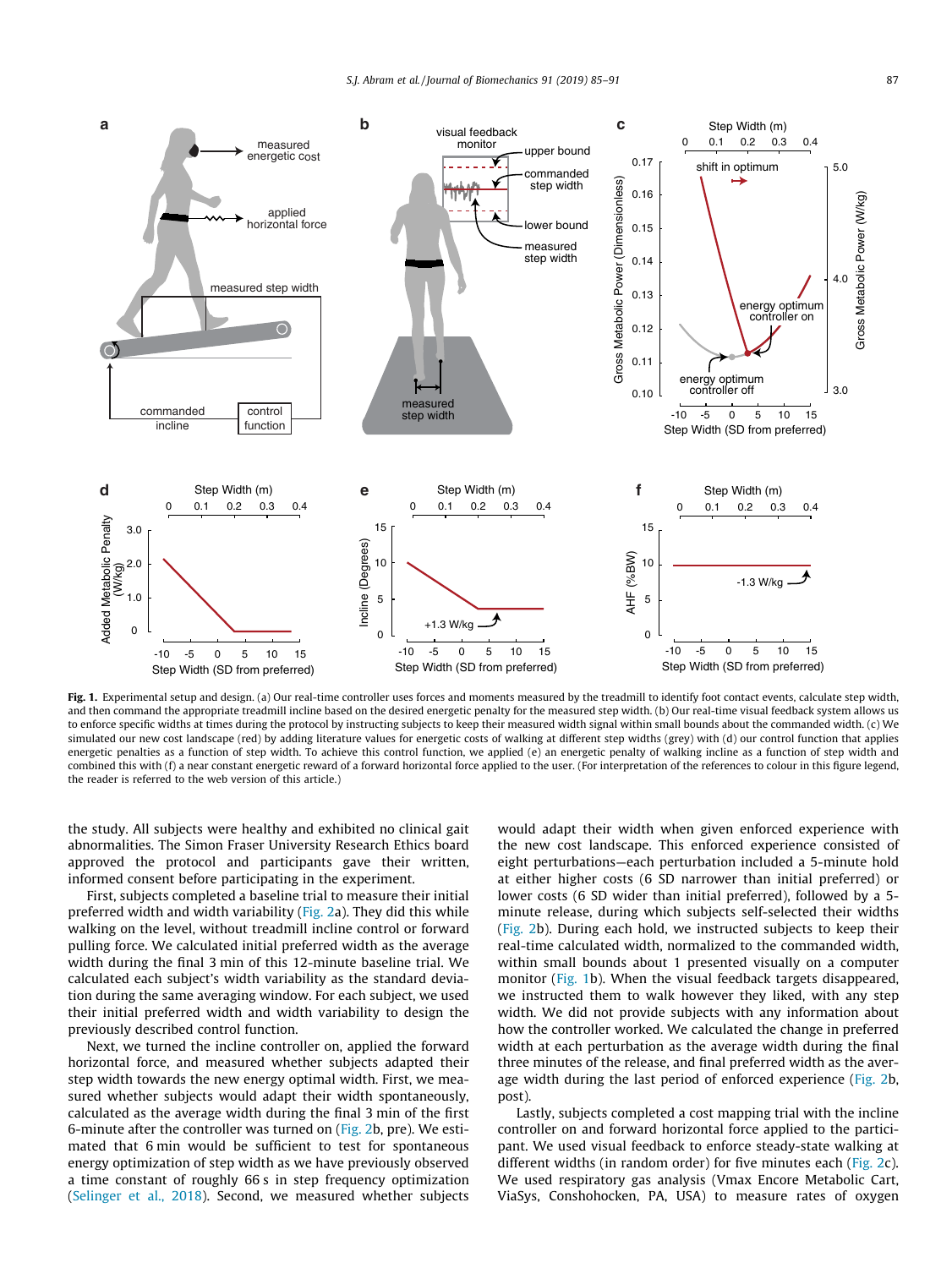<span id="page-3-0"></span>

Fig. 2. Experimental protocol. Each subject completed all three trials. We averaged measured step width across subjects. (a) First, before we engaged the controller, each subject completed a baseline trial where we determined their preferred width and width variability. (b) Next, each subject completed an experience period where we measured whether they would adapt their preferred width towards the new energy optimal width spontaneously, and when given enforced experience with the new cost landscape through perturbations to different widths. During the periods denoted by the red horizontal lines, we used visual feedback to command either narrow widths (higher costs) or wider widths (lower costs). During the periods without the red horizontal lines, subjects walked at self-selected widths. (c) Lastly, each subject completed a cost mapping trial where we measured their energetic cost at different widths in the new cost landscape. The regions of red shading illustrate the averaging window for steady-state step widths. (For interpretation of the references to colour in this figure legend, the reader is referred to the web version of this article.)

consumption and carbon dioxide production. Subjects walked at widths both about the initial preferred width  $(-2, 0, +2,$  SD from initial preferred) and about the final preferred width  $(-2, 0, +2,$ +6 SD from final preferred). We measured energetic cost at these particular step widths to give an expansive estimate of the new cost landscape, while measuring the energetic cost about both initial and final preferred widths. We calculated metabolic power using the Brockway equation ([Brockway, 1987](#page-5-0)) and determined metabolic power at specific step widths by averaging over the final three minutes of each 5-minute walking period ([Selinger and](#page-6-0) [Donelan, 2014\)](#page-6-0).

## 2.3. Analysis

We compared the new cost landscape to an original cost landscape to verify that we had shifted the energy optimal width wider than that initially preferred. For the original cost landscape, we used existing data collected in different subjects  $(n = 10)$ ([Donelan et al., 2001](#page-5-0)). We performed all energetic cost analyses in dimensionless units. We made energetic cost, measured in W/kg, dimensionless by multiplying by a normalization factor of  $g^{3/2}L^{1/2}$  (g = 9.81 m/s<sup>2</sup>; L = 0.53 × H, where H = height) [\(Drillis](#page-5-0) [et al., 1969](#page-5-0)). We calculated each subject's energy optimum by averaging step width and energetic cost over each steady-state walking period during the cost mapping trial, fitting a secondorder polynomial to these points, and then calculating the minimum of this polynomial. We calculated the original and new energy optimal widths as the average fitted minima across subjects in the original and new cost landscapes, respectively. We calculated the variability in the energy optimal width as the standard deviation of the energy optimal width determined by the fitted minimum. We used a one-tailed paired Student's t-test to test if the new energy optimal widths were wider than initial preferred widths in each cost landscape.

We also tested for adaptation towards the energy optimal width throughout the protocol. We used one-tailed paired Student's ttests to determine if each subject's self-selected width during each release was wider than their initial preferred width. To determine the rate of adaptation, we averaged self-selected widths across subjects during the release periods after optimization was initiated and then used a first-order exponential to determine the time constant. We used two-tailed paired Student's t-tests to test for differences in the final preferred widths compared to the new energy optimal widths, as well as for differences in the costs of these widths. We calculated the cost of each subject's final preferred width by commanding this width during the cost mapping trial, and the cost of each subject's energy optimal width as the minimum metabolic power of the fitted new cost landscape.

## 3. Results

Our control system successfully shifted the energy optimal step width wider than that initially preferred ( $p = 1.3 \times 10^{-5}$ ; [Fig. 3\)](#page-4-0). In the previously collected original cost landscape, the average energy optimal width  $(0.10 \pm 0.05 \text{ m})$ ; mean  $\pm$  SD) was 1.1  $\pm$  3.5 SD slightly narrower than the original preferred width  $(0.12 \pm 0.01 \text{ m})$ ([Donelan et al., 2001\)](#page-5-0). In our new cost landscape, the average energy optimal width  $(0.24 \pm 0.03 \text{ m})$  was  $4.9 \pm 1.1$  SD wider than the initial preferred width  $(0.15 \pm 0.04 \text{ m})$ .

We found that subjects needed experience with a lower cost width in the new cost landscape to initiate optimization and adapt towards the new energy optimal width. They did not spontaneously adapt towards the new energy optimal width ( $p = 0.9$ ; [Fig. 4b](#page-4-0) pre) and returned back to their initial preferred width in self-selected steps after being held at a higher cost width (narrower width) ( $p = 0.2$ ; [Fig. 4](#page-4-0)b n1). Subjects only initiated optimization in self-selected steps after being held at a lower cost width (wider width), where they walked at an average width of  $1.6 \pm 0.6$  SD from initial preferred (p =  $9.2 \times 10^{-5}$ ; [Fig. 4b](#page-4-0) w1). After optimization was initiated, subjects gradually converged on their final preferred width ([Fig. 4b](#page-4-0), w1-post) with an average time constant of 248 s (95% CI [247 249]), or about 468 steps ([Fig. 4a](#page-4-0)). And after converging on the final preferred width that was towards the energy optimal width, subjects quickly returned to it when perturbed away ([Fig. 4](#page-4-0)b, w1-post).

Subjects adapted their step width to a width that reduced energetic cost. On average, subjects adapted their width  $3.5 \pm 0.8$  SD wider than that initially preferred ( $p = 3.1 \times 10^{-6}$ ; [Fig. 4b](#page-4-0) post) and reduced energetic cost by  $14.4% \pm 6.1%$  relative to the cost of the initial preferred width in the new cost landscape  $(p = 2.4 \times 10^{-4};$  [Fig. 3](#page-4-0)). This adaptation is not by random chance—a step width 3.3 standard deviations wider than preferred is likely to happen only once in every 1000 steps during normal walking. And although this final preferred width is significantly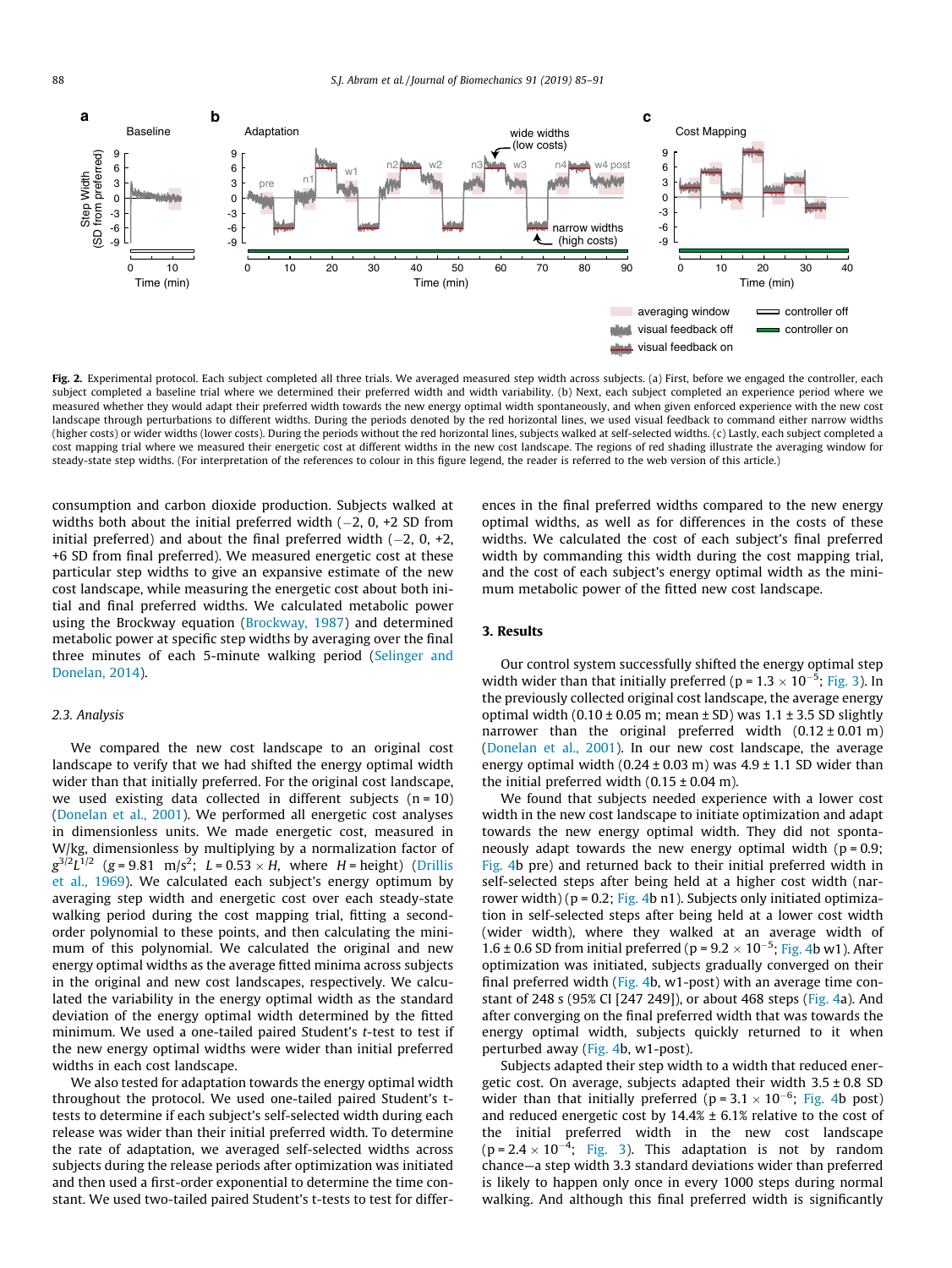<span id="page-4-0"></span>

Fig. 3. Original cost landscape (grey) from existing data in different subjects ([Donelan et al., 2001](#page-5-0)) and measured new cost landscape (red). In each cost landscape, we averaged measured step width and energetic cost across subjects. We fit second-order polynomial curves to both the original and new cost landscapes. The shading shows their 95% confidence intervals. We calculated the original preferred width (grey square) as the average width across subjects in familiar walking conditions ([Donelan et al., 2001](#page-5-0)), the initial preferred width (red square) as the average width across subjects when the controller is off, and the final preferred width (red triangle) as the average width across subjects when the controller is on and following enforced experience. We calculated the variability in these preferred widths as the standard deviation of the original and final preferred widths across subjects. We calculated the original (grey circle) and new (red circle) energy optimal widths as the average fitted minima across subjects in the original and new cost landscapes. We calculated the variability in these energy optimal widths as the standard deviation of the fitted minima across subjects in the original and new cost landscapes. Error bars represent 1 standard deviation. (For interpretation of the references to colour in this figure legend, the reader is referred to the web version of this article.)

narrower than the new energy optimal width ( $p = 2.2 \times 10^{-4}$ ), the costs of these widths are not significantly different ( $p = 0.6$ ).

#### 4. Discussion

We tested the hypothesis that energy optimization is a major objective in the real-time control of step width by creating a new cost landscape and then measuring whether people adapt towards the new energy optimal width. Our previous understanding of preferred width was that it is energetically optimal in familiar walking conditions, yet we did not know the timescale by which this preference is established [\(Donelan et al., 2001](#page-5-0)). Here we find that the nervous system establishes this preferred width by optimizing energetic cost in real-time.

Our experiment has several limitations. One concern is that, while walking at an incline or with a forward horizontal force, people may naturally prefer to walk with a wider width and thus may be adapting in response to our setup rather than to minimize energy. However, others have found that step width changes minimally within the range of inclines that subjects experience in our study ([Kawamura et al., 1991](#page-5-0)). And in pilot experiments, we found no clear adjustments to step width in response to either constant incline or constant forward horizontal force. Another concern may be that the incline controller perturbs walking subjects and that this causes subjects to increase width. Indeed, some studies that perturb level walking with changes in terrain do find that people spontaneously widen their step widths [\(Gottschall et al., 2011\)](#page-5-0). However, we suspect that this does not explain our results for several reasons. First, this is not a universal finding as others find no systematic effect of changing terrain on step width [\(Gates et al.,](#page-5-0) [2012; Voloshina et al., 2013\)](#page-5-0). Second, as we describe in the methods section, our incline control is not a large perturbation—the incline changed slowly, and no subjects reported feeling destabilized. Finally, our subjects did not spontaneously widen their step width in response to the incline control—they first required experience with lower cost step widths. Another concern is that subjects may also be adapting their width to achieve level walking rather than to optimize energy. We partially addressed this by



Fig. 4. Rate of adaptation. (a) Step width, averaged across subjects, when allowed to self-select widths prior to enforced experience (pre), during narrow (n1-n4) and wide releases (w1-w4), and following enforced experience (post). We determined the rate of adaptation after optimization was initiated (w1-post) by first removing steps during holds and only considering self-selected steps during releases, fitting an exponential model to these steps, and then calculating the time constant of this fitted exponential. The regions of red shading illustrate the averaging windows used to calculate step width during specific periods throughout the protocol. (b) Average widths during period prior to enforced experience, narrow releases, wide releases, and period following enforced experience. Error bars represent 1 standard deviation. Asterisks indicate statistically significant differences in width when compared to initial preferred width. (For interpretation of the references to colour in this figure legend, the reader is referred to the web version of this article.)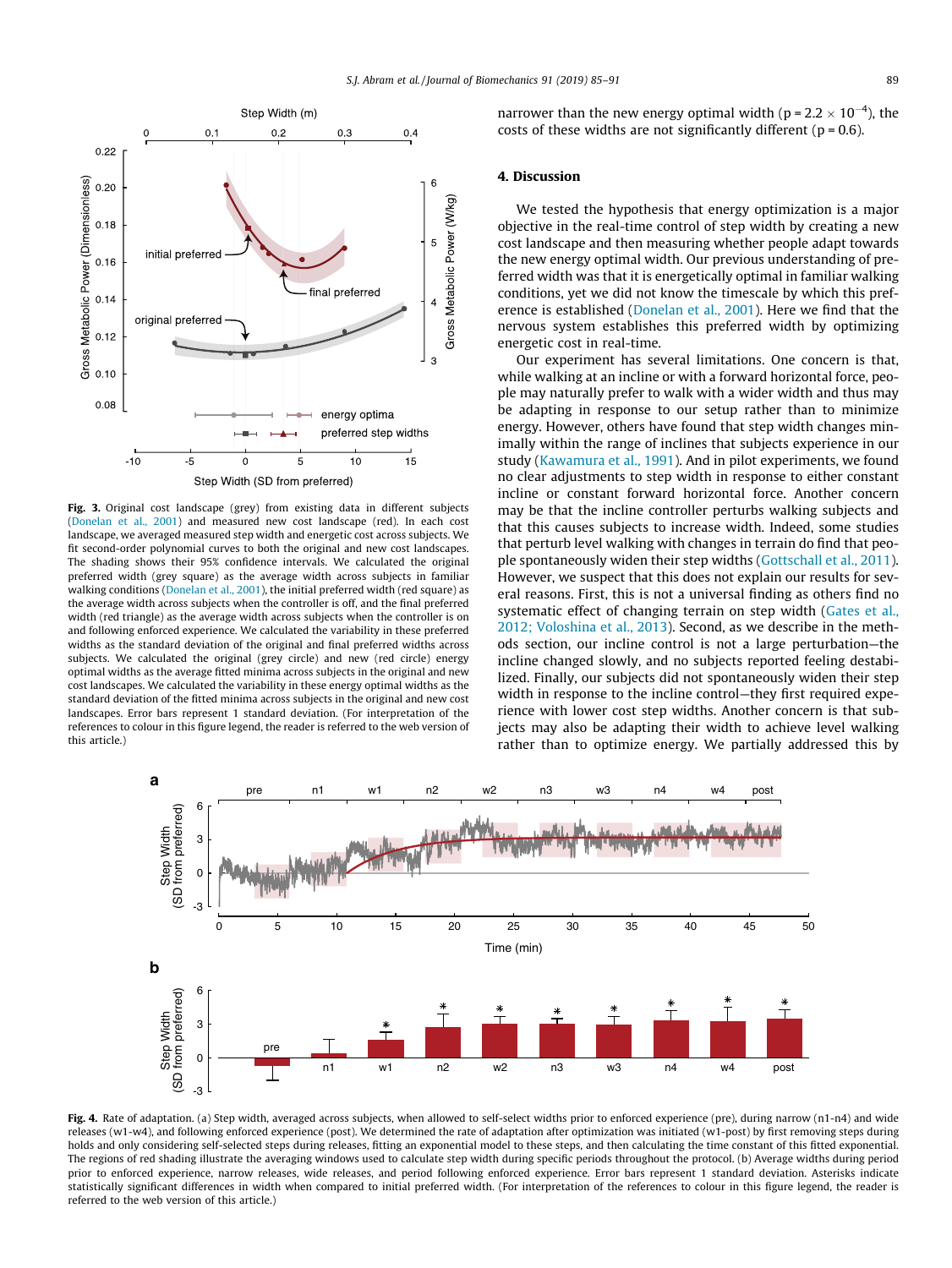<span id="page-5-0"></span>making the minimum incline occur at a non-zero treadmill slope  $(\sim4^{\circ})$ , however, the minimum incline is still the energy optimal incline. Thus, we cannot distinguish between a nervous system objective of walking at the shallowest incline from an objective of minimizing energy. Experiments like ours can never entirely rule out other possible explanations—it is always possible that the nervous system has some other objective that happens to produce a gait that is the same as the new energy optimal gait.

The nervous system's criteria for initiating step width optimization in this experiment, and the process used to converge towards energy optimal widths, is consistent with what we have previously observed for step frequency optimization using knee exoskeletons. The first similarity between studies is that perturbations towards lower cost gaits initiated the optimization process [\(Selinger et al.,](#page-6-0) [2015, 2018\)](#page-6-0). Experience with this lower cost gait may cue the nervous system to explore the new cost landscape by indicating that its preferred gait is now energetically suboptimal. The second similarity between studies is that the nervous system learned to predict the energetically optimal width and rapidly returned to it when perturbed away [\(Selinger et al., 2015](#page-6-0)). These similarities suggest that continuous energy optimization is a dominant and general objective of nervous systems in young healthy walking, and that our observed behaviors are common characteristics of the nervous system's energy optimization algorithms.

There are, however, some differences between the two experimental findings. One difference is that no subjects in our current experiment spontaneously optimized their step width, whereas a small subset of people spontaneously optimize step frequency ([Selinger et al., 2015, 2018](#page-6-0)). One possible explanation for this difference is that the general population does have spontaneous step width optimizers, but by chance, we did not have any in our random sample. A more mechanistic candidate explanation is that the nervous system is not primed to identify differences in energetic cost with step width because they are normally relatively small due to the shallowness of the original cost landscape around the preferred width. The second difference is that subjects converged on the energy optimum slower in our step width study compared to our step frequency study. In our step width study, people gradually converged on the energy optimal width with a time constant of 248 s [\(Fig. 4a](#page-4-0)). Others have found similar rates of adaptation (i.e. hundreds of seconds) in converging on energy optimal movements in both split-belt walking and reaching paradigms (Finley et al., 2013; Huang et al., 2012). However, in our step frequency study, people converged on the new energy optimal frequency with a time constant of 11 s once optimization was initiated ([Selinger et al., 2015](#page-6-0)). One explanation may be that the nervous system takes longer to learn the new step width cost landscape because of the slow rate of change of our incline controller, resulting in an error between what we design the new cost landscape to be and what the nervous system senses. Simple reinforcement learning models also predict these different rates of adaptation, ranging from tens to hundreds of seconds, given a change to the learning rate ([Selinger et al., 2018\)](#page-6-0). Given this flexibility, we don't consider the differences in convergence rates to be evidence against a shared adaptation process.

The nervous system likely determines step width by optimizing energy simultaneously with other objectives such as stability and maneuverability (Acasio et al., 2017; Bauby and Kuo, 2000; Dean et al., 2007; Jindrich and Qiao, 2009; Patla et al., 1991; Townsend, 1985; Wu et al., 2015). Our study suggests that, in these walking conditions, the relative contributions of other objectives are small as people converged on a final preferred width that was near the new energy optimal width. However, it is possible that differences in the adaptation rates we observed between our step frequency and step width experiments reflects differences in the complexity of the optimization problem—the addition of other objectives in determining step width may slow the nervous system's refinement of energy. And although the preferred widths are near their energy optimal widths, they do not perfectly coincide, and the influence of other objectives may explain these small differences. In everyday walking, the contribution from energy and non-energy objectives to the real-time control of gait will depend not only on biomechanics, but also on how heavily the nervous system weights their individual importance.

## Declaration of Competing Interest

The authors have no conflicts of interest to declare.

#### Acknowledgements

This work was supported a Vanier Canadian Graduate Scholarship to SJA and an NSERC Discovery Grant to JMD. We thank the SFU Locomotion Lab for their constructive feedback on manuscript drafts.

#### References

- [Acasio, J., Fey, N.P., Gordon, K.E., 2017. Stability-maneuverability trade-offs during](http://refhub.elsevier.com/S0021-9290(19)30342-2/h0005) [lateral steps. Gait Post. 52, 171–177](http://refhub.elsevier.com/S0021-9290(19)30342-2/h0005).
- [Alexander, R.M., 2001. Design by numbers. Nature 412. 591–591](http://refhub.elsevier.com/S0021-9290(19)30342-2/h0010).
- [Alexander, R.M., 1996. Optima for Animals. Princeton University Press](http://refhub.elsevier.com/S0021-9290(19)30342-2/h0015).
- [Bauby, C.E., Kuo, A.D., 2000. Active control of lateral balance in human walking. J.](http://refhub.elsevier.com/S0021-9290(19)30342-2/h0020) [Biomech. 33, 1433–1440](http://refhub.elsevier.com/S0021-9290(19)30342-2/h0020).
- [Brockway, J.M., 1987. Derivation of formulae used to calculate energy expenditure](http://refhub.elsevier.com/S0021-9290(19)30342-2/h0025) [in man. Hum. Nutr. Clin. Nutr. 41, 463–471](http://refhub.elsevier.com/S0021-9290(19)30342-2/h0025).
- [Browning, R.C., Kram, R., 2007. Effects of obesity on the biomechanics of walking at](http://refhub.elsevier.com/S0021-9290(19)30342-2/h0030)
- [different speeds. Med. Sci. Sports Exerc. 39, 1632–1641](http://refhub.elsevier.com/S0021-9290(19)30342-2/h0030). [Dean, J.C., Alexander, N.B., Kuo, A.D., 2007. The effect of lateral stabilization on](http://refhub.elsevier.com/S0021-9290(19)30342-2/h0035) [walking in young and old adults. IEEE Trans. Biomed. Eng. 54, 1919–1926.](http://refhub.elsevier.com/S0021-9290(19)30342-2/h0035)
- [Donelan, J.M., Kram, R., Arthur, D.K., 2001. Mechanical and metabolic determinants](http://refhub.elsevier.com/S0021-9290(19)30342-2/h0040) [of the preferred step width in human walking. Proc. Roy. Soc. London B: Biol.](http://refhub.elsevier.com/S0021-9290(19)30342-2/h0040) [Sci. 268, 1985–1992](http://refhub.elsevier.com/S0021-9290(19)30342-2/h0040).
- [Donelan, J.M., Kram, R., Kuo, A.D., 2002. Mechanical work for step-to-step](http://refhub.elsevier.com/S0021-9290(19)30342-2/h0045) [transitions is a major determinant of the metabolic cost of human walking. J.](http://refhub.elsevier.com/S0021-9290(19)30342-2/h0045) [Exp. Biol. 205, 3717–3727](http://refhub.elsevier.com/S0021-9290(19)30342-2/h0045).
- [Donelan, J.M., Shipman, D.W., Kram, R., Kuo, A.D., 2004. Mechanical and metabolic](http://refhub.elsevier.com/S0021-9290(19)30342-2/h0050) [requirements for active lateral stabilization in human walking. J. Biomech. 37,](http://refhub.elsevier.com/S0021-9290(19)30342-2/h0050) [827–835](http://refhub.elsevier.com/S0021-9290(19)30342-2/h0050).
- [Drillis, R., Contini, R., Bluestein, M., 1969. Body Segment Parameters. New York](http://refhub.elsevier.com/S0021-9290(19)30342-2/h0055) [University, School of Engineering and Science](http://refhub.elsevier.com/S0021-9290(19)30342-2/h0055).
- [Finley, J.M., Bastian, A.J., Gottschall, J.S., 2013. Learning to be economical: the energy](http://refhub.elsevier.com/S0021-9290(19)30342-2/h0060) [cost of walking tracks motor adaptation. J. Physiol. \(Lond.\) 591, 1081–1095](http://refhub.elsevier.com/S0021-9290(19)30342-2/h0060).
- [Gates, D.H., Wilken, J.M., Scott, S.J., Sinitski, E.H., Dingwell, J.B., 2012. Kinematic](http://refhub.elsevier.com/S0021-9290(19)30342-2/h0065) [strategies for walking across a destabilizing rock surface. Gait Post. 35, 36–42.](http://refhub.elsevier.com/S0021-9290(19)30342-2/h0065) [Gottschall, J.S., Kram, R., 2005. Energy cost and muscular activity required for leg](http://refhub.elsevier.com/S0021-9290(19)30342-2/h0070)
- [swing during walking. J. Appl. Physiol. 99, 23–30.](http://refhub.elsevier.com/S0021-9290(19)30342-2/h0070) [Gottschall, J.S., Okorokov, D.Y., Okita, N., Stern, K.A., 2011. Walking strategies during](http://refhub.elsevier.com/S0021-9290(19)30342-2/h0075)
- [the transition between level and hill surfaces. J. Appl. Biomech. 27, 355–361.](http://refhub.elsevier.com/S0021-9290(19)30342-2/h0075) [Huang, H.J., Ahmed, A.A., 2011. Tradeoff between stability and maneuverability](http://refhub.elsevier.com/S0021-9290(19)30342-2/h0080)
- [during whole-body movements. PLoS ONE 6, e21815.](http://refhub.elsevier.com/S0021-9290(19)30342-2/h0080)
- [Huang, H.J., Kram, R., Ahmed, A.A., 2012. Reduction of metabolic cost during motor](http://refhub.elsevier.com/S0021-9290(19)30342-2/h0085) [learning of arm reaching dynamics. J. Neurosci. 32, 2182–2190](http://refhub.elsevier.com/S0021-9290(19)30342-2/h0085).
- [Jindrich, D.L., Qiao, M., 2009. Maneuvers during legged locomotion. Chaos: An](http://refhub.elsevier.com/S0021-9290(19)30342-2/h0090) [Interdisciplinary. Journal of Nonlinear Science 19, 026105.](http://refhub.elsevier.com/S0021-9290(19)30342-2/h0090)
- [Kawamura, K., Tokuhiro, A., Takechi, H., 1991. Gait analysis of slope walking: a](http://refhub.elsevier.com/S0021-9290(19)30342-2/h0095) [study on step length, stride width, time factors and deviation in the center of](http://refhub.elsevier.com/S0021-9290(19)30342-2/h0095) [pressure. Acta Med Okayama 45, 179–184](http://refhub.elsevier.com/S0021-9290(19)30342-2/h0095).
- [Margaria, R., 1968. Positive and negative work performances and their efficiencies](http://refhub.elsevier.com/S0021-9290(19)30342-2/h0100) [in human locomotion. Eur. J. Appl. Physiol. 25, 339–351](http://refhub.elsevier.com/S0021-9290(19)30342-2/h0100).
- [McAndrew, P.M., Dingwell, J.B., Wilken, J.M., 2010. Walking variability during](http://refhub.elsevier.com/S0021-9290(19)30342-2/h0105) [continuous pseudo-random oscillations of the support surface and visual field. J.](http://refhub.elsevier.com/S0021-9290(19)30342-2/h0105) [Biomech. 43, 1470–1475](http://refhub.elsevier.com/S0021-9290(19)30342-2/h0105).
- [O'Connor, S.M., Kuo, A.D., 2009. Direction-dependent control of balance during](http://refhub.elsevier.com/S0021-9290(19)30342-2/h0110) [walking and standing. J. Neurophysiol. 102, 1411–1419](http://refhub.elsevier.com/S0021-9290(19)30342-2/h0110).
- [Owings, T.M., Grabiner, M.D., 2004a. Step width variability, but not step length](http://refhub.elsevier.com/S0021-9290(19)30342-2/h0115) [variability or step time variability, discriminates gait of healthy young and older](http://refhub.elsevier.com/S0021-9290(19)30342-2/h0115) [adults during treadmill locomotion. J. Biomech. 37, 935–938.](http://refhub.elsevier.com/S0021-9290(19)30342-2/h0115)
- [Owings, T.M., Grabiner, M.D., 2004b. Variability of step kinematics in young and](http://refhub.elsevier.com/S0021-9290(19)30342-2/h0120) [older adults. Gait Post. 20, 26–29.](http://refhub.elsevier.com/S0021-9290(19)30342-2/h0120)
- [Patla, A.E., Prentice, S.D., Robinson, C., Neufeld, J., 1991. Visual control of](http://refhub.elsevier.com/S0021-9290(19)30342-2/h0125) [locomotion: strategies for changing direction and for going over obstacles. J.](http://refhub.elsevier.com/S0021-9290(19)30342-2/h0125) [Exp. Psychol. Hum. Percept. Perform. 17, 603–634](http://refhub.elsevier.com/S0021-9290(19)30342-2/h0125).
- [Ralston, H.J., 1958. Energy-speed relation and optimal speed during level walking.](http://refhub.elsevier.com/S0021-9290(19)30342-2/h0130) [Int. Z. Angew. Physiol. 17, 277–283](http://refhub.elsevier.com/S0021-9290(19)30342-2/h0130).